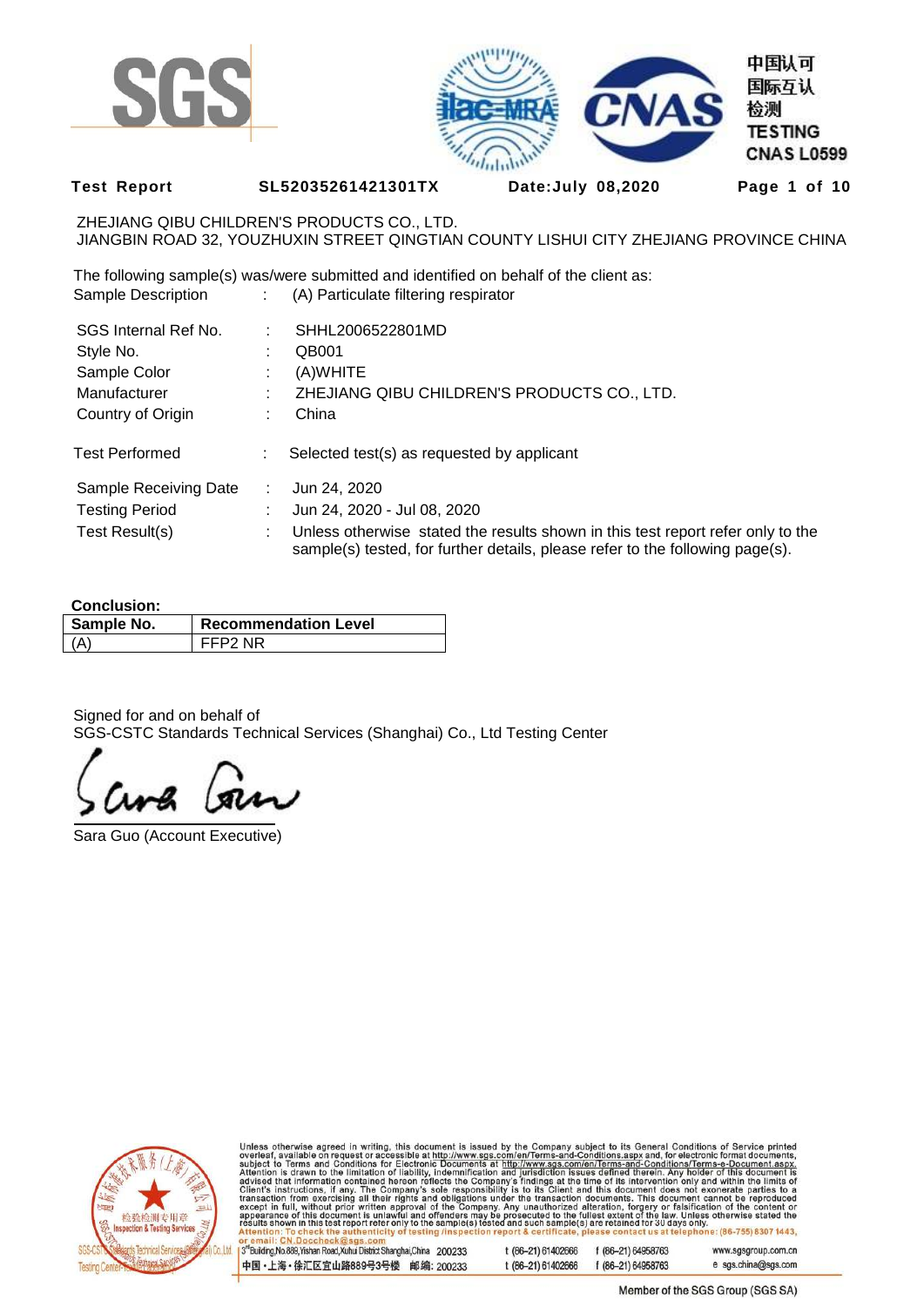

**Test Report SL52035261421301TX Date:July 08,2020 Page 2 of 10** 

Test Result

### **Personal Protective Equipment - Respiratory Protective Devices- Filtering Half Masks to Protect against Particles- Requirements, Testing, Marking**

EN 149:2001+A1:2009

### **Clause 7.4 Packaging**

(EN 149:2001+A1:2009 Clause 8.2)

| <b>Test Requirement</b>                                                                                                                                              | <b>Results</b> | <b>Comment</b> |
|----------------------------------------------------------------------------------------------------------------------------------------------------------------------|----------------|----------------|
| Particle filtering half masks shall be offered for sale packaged in such a way<br>that they are protected against mechanical damage and contamination<br>before use. | Comply         | Pass           |

## **Clause 7.5 Material**

(EN 149:2001+A1:2009, Clause 8.2 & 8.3.1 & 8.3.2)

| <b>Test Requirement</b>                                                                                                                                                 | <b>Results</b> | <b>Comment</b> |
|-------------------------------------------------------------------------------------------------------------------------------------------------------------------------|----------------|----------------|
| Materials used shall be suitable to withstand handling and wear over the<br>period for which the particle filtering half mask is designed to be used.                   | Comply         |                |
| After undergoing the conditioning described in 8.3.1 none of the particle<br>filtering half masks shall have suffered mechanical failure of the facepiece<br>or straps. | Comply         | Pass           |
| When conditioned in accordance with 8.3.1 and 8.3.2 the particle filtering<br>half mask shall not collapse.                                                             | Comply         |                |
| Any material from the filter media released by the air flow through the filter<br>shall not constitute a hazard or nuisance for the wearer.                             | Comply         |                |

### **Clause 7.6 Cleaning and Disinfecting**

(EN 149:2001+A1:2009, Clause 8.4 & 8.5 & 8.11)

| <b>Test Requirement</b>                                                                                                                                                                                                                                                                                                                                                          | <b>Results</b>                                      | <b>Comment</b> |
|----------------------------------------------------------------------------------------------------------------------------------------------------------------------------------------------------------------------------------------------------------------------------------------------------------------------------------------------------------------------------------|-----------------------------------------------------|----------------|
| If the particle filtering half mask is designed to be re-usable, the materials<br>used shall withstand the cleaning and disinfecting agents and procedures to<br>be specified by the manufacturer.<br>With reference to 7.9.2, after cleaning and disinfecting the re-usable particle<br>filtering half mask shall satisfy the penetration requirement of the relevant<br>class. | Not applicable<br>(Not designed to<br>be re-usable) | N.A.           |

# **Clause 7.7 Practical Performance**

(EN 149:2001+A1:2009, Clause 8.4)

| <b>Test Requirement</b>                                                                                                                                                                                                                                                        | <b>Results</b>   | <b>Comment</b> |
|--------------------------------------------------------------------------------------------------------------------------------------------------------------------------------------------------------------------------------------------------------------------------------|------------------|----------------|
| The particle filtering half mask shall undergo practical performance tests<br>under realistic conditions. These general tests serve the purpose of<br>checking the equipment for imperfections that cannot be determined by the<br>tests described elsewhere in this standard. | No imperfections | Pass           |



| Unless otherwise agreed in writing, this document is issued by the Company subject to its General Conditions of Service printed<br>overleaf, available on request or accessible at http://www.sgs.com/en/Terms-and-Conditions.aspx and, for electronic format documents,<br>subject to Terms and Conditions for Electronic Documents at http://www.sgs.com/en/Terms-and-Conditions/Terms-e-Document.aspx.<br>Attention is drawn to the limitation of liability, indemnification and jurisdiction issues defined therein. Any holder of this document is<br>advised that information contained hereon reflects the Company's findings at the time of its intervention only and within the limits of<br>Client's instructions, if any. The Company's sole responsibility is to its Client and this document does not exonerate parties to a<br>transaction from exercising all their rights and obligations under the transaction documents. This document cannot be reproduced<br>except in full, without prior written approval of the Company. Any unauthorized alteration, forgery or falsification of the content or<br>appearance of this document is unlawful and offenders may be prosecuted to the fullest extent of the law. Unless otherwise stated the<br>results shown in this test report refer only to the sample(s) tested and such sample(s) are retained for 30 days only.<br>Attention: To check the authenticity of testing /inspection report & certificate, please contact us at telephone: (86-755) 8307 1443, |                    |                    |                     |
|-------------------------------------------------------------------------------------------------------------------------------------------------------------------------------------------------------------------------------------------------------------------------------------------------------------------------------------------------------------------------------------------------------------------------------------------------------------------------------------------------------------------------------------------------------------------------------------------------------------------------------------------------------------------------------------------------------------------------------------------------------------------------------------------------------------------------------------------------------------------------------------------------------------------------------------------------------------------------------------------------------------------------------------------------------------------------------------------------------------------------------------------------------------------------------------------------------------------------------------------------------------------------------------------------------------------------------------------------------------------------------------------------------------------------------------------------------------------------------------------------------------------------------------|--------------------|--------------------|---------------------|
| or email: CN.Doccheck@sgs.com                                                                                                                                                                                                                                                                                                                                                                                                                                                                                                                                                                                                                                                                                                                                                                                                                                                                                                                                                                                                                                                                                                                                                                                                                                                                                                                                                                                                                                                                                                       |                    |                    |                     |
| I 3 <sup>rd</sup> Building, No.889, Yishan Road, Xuhui District Shanghai, China 200233                                                                                                                                                                                                                                                                                                                                                                                                                                                                                                                                                                                                                                                                                                                                                                                                                                                                                                                                                                                                                                                                                                                                                                                                                                                                                                                                                                                                                                              | t (86-21) 61402666 | f (86-21) 64958763 | www.sgsgroup.com.cn |
| 中国・上海・徐汇区宜山路889号3号楼<br>邮编: 200233                                                                                                                                                                                                                                                                                                                                                                                                                                                                                                                                                                                                                                                                                                                                                                                                                                                                                                                                                                                                                                                                                                                                                                                                                                                                                                                                                                                                                                                                                                   | t (86-21) 61402666 | f (86-21) 64958763 | e sgs.china@sgs.com |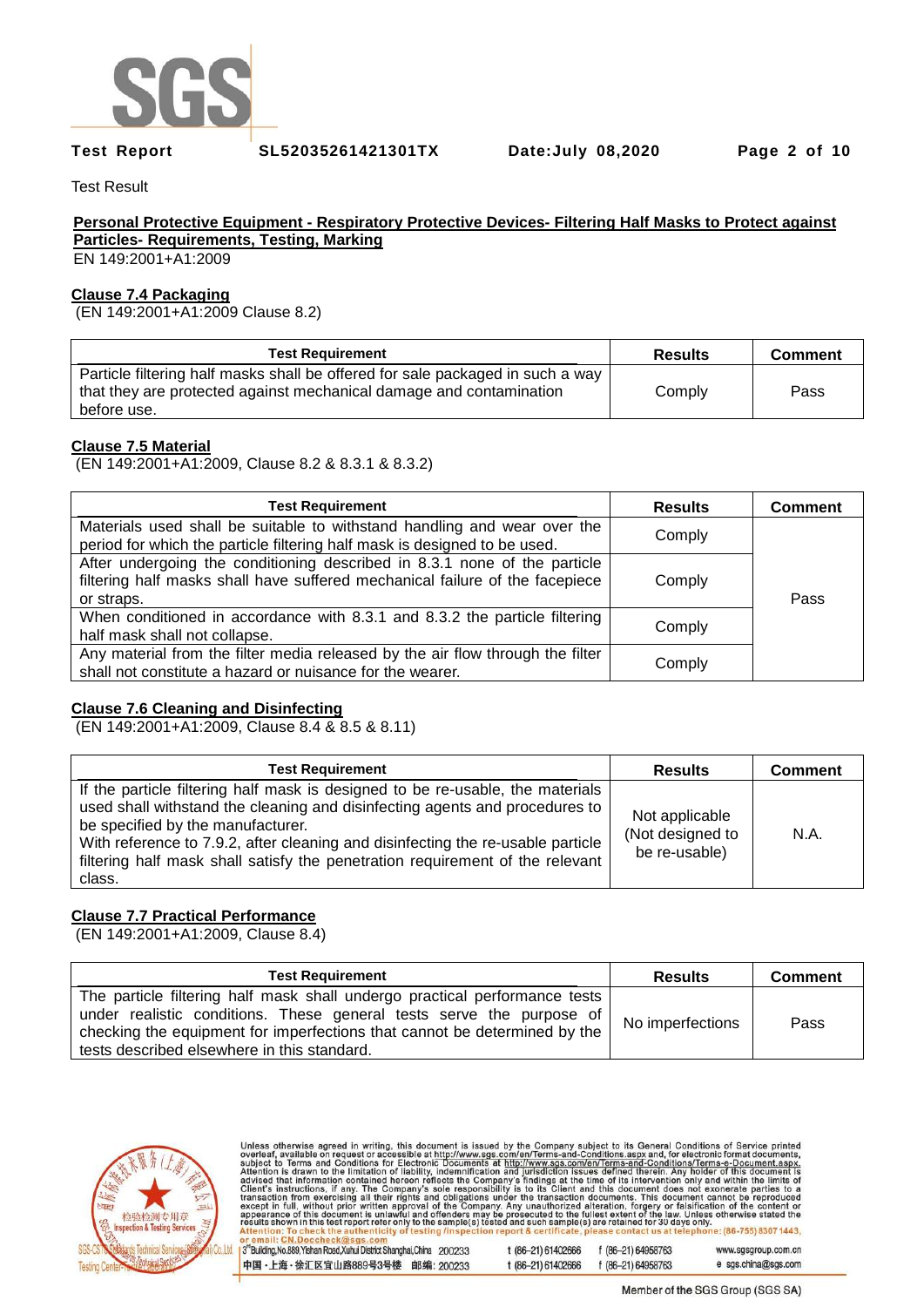

**Test Report SL52035261421301TX Date:July 08,2020 Page 3 of 10** 

**Clause 7.8 Finish of Parts**  (EN 149:2001+A1:2009, Clause 8.2)

| <b>Test Requirement</b>                                                                                | <b>Results</b>             | <b>Comment</b> |
|--------------------------------------------------------------------------------------------------------|----------------------------|----------------|
| Parts of the device likely to come into contact with the wearer shall have no<br>sharp edges or burrs. | No sharp edges<br>or burrs | Pass           |
|                                                                                                        |                            |                |

## **Clause 7.9.1 Total Inward Leakage**

(EN 149:2001+A1:2009, Clause 8.5)

| <b>Test Requirement</b>                                                                                                                                                                                                                                                                                                                                                                                                                                                                                                                                                                                                                     | <b>Results</b>                | <b>Comment</b>          |
|---------------------------------------------------------------------------------------------------------------------------------------------------------------------------------------------------------------------------------------------------------------------------------------------------------------------------------------------------------------------------------------------------------------------------------------------------------------------------------------------------------------------------------------------------------------------------------------------------------------------------------------------|-------------------------------|-------------------------|
| The total inward leakage consists of three components: face seal leakage,<br>exhalation value leakage (if exhalation value fitted) and filter penetration.<br>For particle filtering half masks fitted in accordance with the manufacturer's<br>information, at least 46 out of the 50 individual exercise results (i.e. 10<br>subjects x 5 exercises) for total inward leakage shall be not greater than:<br>25% for FFP1, 11% for FFP2, 5% for FFP3<br>and, in addition, at least 8 out of the 10 individual wearer arithmetic means<br>for the total inward leakage shall be not greater than:<br>22% for FFP1, 8% for FFP2, 2% for FFP3 | Detail refer to<br>Appendix 1 | Meet FFP1,<br>Meet FFP2 |

#### **Appendix 1: Summarization of Test Data**

#### Inward Leakage Test Data

| Subject | Sample | Condition | $Walk(\%)$ | Head         | Head           | Talk(%) | $Walk(\%)$ | $Mean(\%)$ |
|---------|--------|-----------|------------|--------------|----------------|---------|------------|------------|
|         | No.    |           |            | Side/side(%) | $up/down(\% )$ |         |            |            |
| Zhou    |        | A.R.      | 5.91       | 6.08         | 6.54           | 6.19    | 5.30       | 6.00       |
| Luo     | 2      | A.R.      | 8.03       | 7.14         | 7.07           | 5.32    | 7.91       | 7.09       |
| Lu      | 3      | A.R.      | 6.50       | 5.96         | 6.24           | 6.92    | 4.66       | 6.06       |
| Wang    | 4      | A.R.      | 5.53       | 6.21         | 5.14           | 5.19    | 4.42       | 5.30       |
| Bao     | 5      | A.R.      | 5.94       | 7.98         | 6.90           | 8.08    | 7.55       | 7.29       |
| Ding    | 6      | T.C.      | 6.02       | 6.47         | 4.30           | 5.07    | 5.95       | 5.56       |
| Li      | 7      | T.C.      | 7.30       | 7.56         | 7.09           | 7.86    | 8.02       | 7.57       |
| Chen    | 8      | T.C.      | 6.88       | 5.27         | 5.44           | 6.23    | 4.62       | 5.69       |
| Song    | 9      | T.C.      | 4.75       | 7.13         | 6.64           | 7.23    | 5.93       | 6.34       |
| Ye      | 10     | T.C.      | 8.45       | 7.61         | 6.92           | 8.44    | 6.25       | 7.53       |

Facial Dimension(mm)

| Subject | Face length | Face Width | Face Depth | Mouth Width |
|---------|-------------|------------|------------|-------------|
| Chen    | 125         | 150        | 120        | 58          |
| Lu      | 115         | 132        | 107        | 48          |
| Zhou    | 115         | 135        | 106        | 52          |
|         | 125         | 130        | 107        | 46          |
| Luo     | 125         | 136        | 100        | 43          |
| Zheng   | 128         | 140        | 112        | 55          |
| Wang    | 120         | 147        | 103        | 48          |
| Song    | 120         | 140        | 100        | 50          |
| Bao     | 130         | 134        | 104        | 50          |
| Ding    | 134         | 150        | 110        | 52          |



Unless otherwise agreed in writing, this document is issued by the Company subject to its General Conditions of Service printed<br>overleaf, available on request or accessible at http://www.sgs.com/en/Terms-and-Conditions.asp

3rd Building, No.889, Yishan Road, Xuhui District Shanghai, China 200233 t (86-21) 61402666 f (86-21) 64958763 www.sgsgroup.com.cn 中国·上海·徐汇区宜山路889号3号楼 邮编: 200233 e sgs.china@sgs.com t (86-21) 61402666 f (86-21) 64958763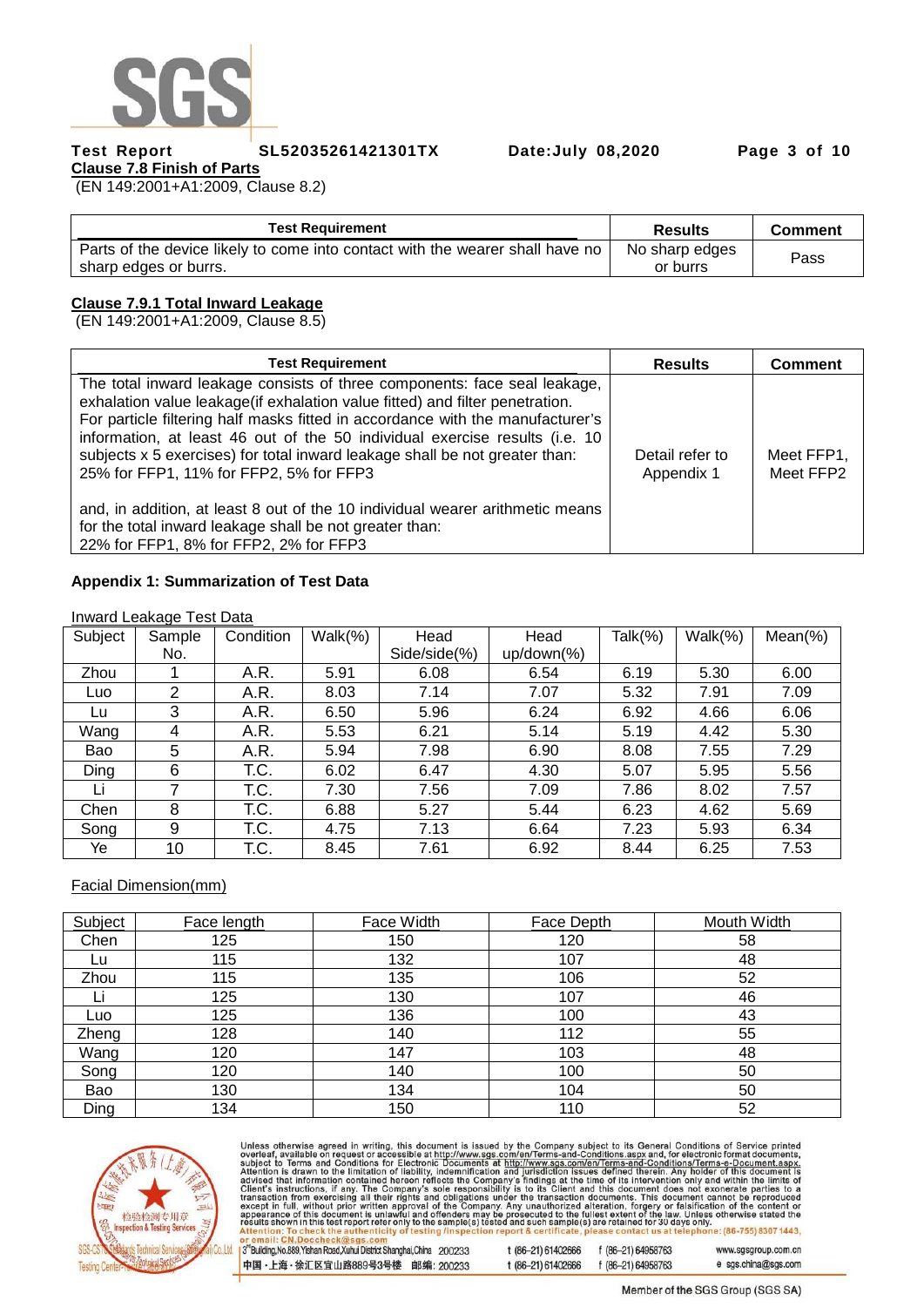

| <b>Test Report</b> | SL52035261421301TX |             | Date: July 08, 2020 |    |
|--------------------|--------------------|-------------|---------------------|----|
| Liu                | ∩∩                 | 135         | 447                 | 50 |
| Ye                 | 1 つに               | 127<br>ັບ ≀ | 105                 | ັ  |

## **Clause 7.9.2 Penetration of Filter Material**

(EN 149:2001+A1:2009, Clause 8.11 & EN 13274-7:2019)

|                  | <b>Test Requirement</b>                                                          |                            | <b>Results</b>  | <b>Comment</b> |
|------------------|----------------------------------------------------------------------------------|----------------------------|-----------------|----------------|
|                  | The penetration of the filter of the particle filtering half mask shall meet the |                            |                 |                |
|                  | requirements of the following table.                                             |                            |                 |                |
| Classifica       | Maximum penetration of test aerosol                                              |                            |                 |                |
| tion             | Sodium chloride test 95                                                          | Paraffin oil test 95 I/min |                 |                |
|                  | l/min                                                                            |                            | Detail refer to | Meet FFP1,     |
|                  | %                                                                                | %                          | Appendix 2      | Meet FFP2      |
| max.             |                                                                                  | max.                       |                 |                |
| FFP <sub>1</sub> | 20                                                                               | 20                         |                 |                |
| FFP <sub>2</sub> | 6                                                                                | 6                          |                 |                |
| FFP3             |                                                                                  |                            |                 |                |

## **Appendix 2: Summarization of Test Data**

Penetration of filter material

| Aerosol              | Condition                                       | Sample No.     | Penetration |
|----------------------|-------------------------------------------------|----------------|-------------|
|                      |                                                 |                | $(\% )$     |
|                      |                                                 |                | 1.280       |
|                      | As received                                     | $\overline{2}$ | 1.286       |
|                      |                                                 | 3              | 1.279       |
|                      |                                                 | 4              | 1.293       |
| Sodium chloride test | Simulated wearing treatment                     | 5              | 1.296       |
|                      |                                                 | 6              | 1.282       |
|                      |                                                 |                | 1.298       |
|                      | Mechanical strength +Temperature<br>conditioned | 8              | 1.364       |
|                      |                                                 | 9              | 1.423       |
|                      |                                                 | 10             | 1.788       |
|                      | As received                                     | 11             | 1.789       |
|                      |                                                 | 12             | 1.796       |
|                      |                                                 | 13             | 1.695       |
| Paraffin oil test    | Simulated wearing treatment                     | 14             | 1.639       |
|                      |                                                 | 15             | 1.423       |
|                      |                                                 | 16             | 2.913       |
|                      | Mechanical strength +Temperature<br>conditioned | 17             | 3.126       |
|                      |                                                 | 18             | 2.865       |
|                      | Flow conditioning: Single filter: 95.0 L/min    |                |             |



Unless otherwise agreed in writing, this document is issued by the Company subject to its General Conditions of Service printed<br>overleaf, available on request or accessible at http://www.sgs.com/en/Terms-and-Conditions.asp

3<sup>rd</sup>Building, No.889, Yishan Road, Xuhui District Shanghai, China 200233 中国·上海·徐汇区宜山路889号3号楼 邮编: 200233 t (86-21) 61402666 f (86-21) 64958763 t (86-21) 61402666 f (86-21) 64958763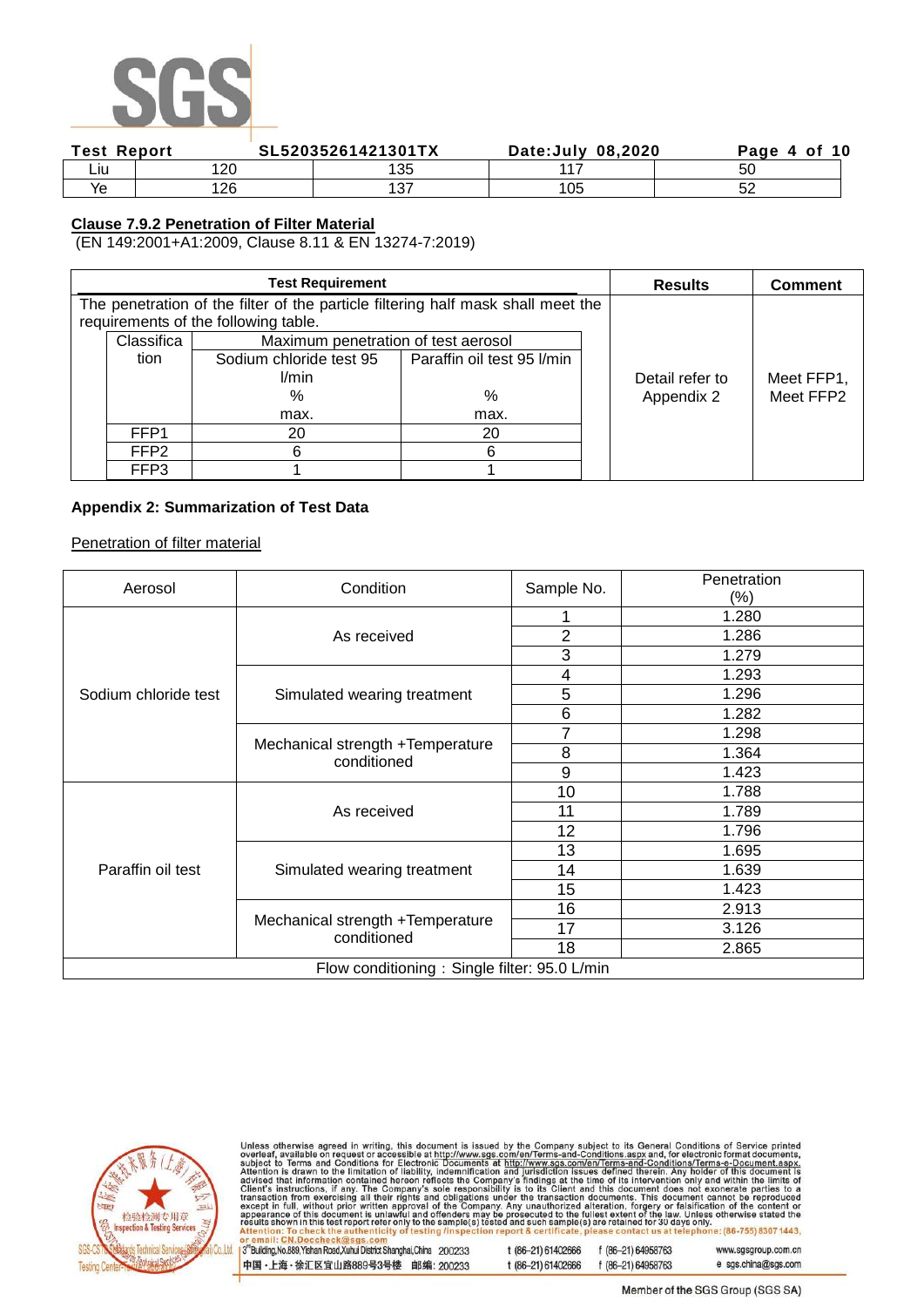

**Test Report SL52035261421301TX Date:July 08,2020 Page 5 of 10** 

**Clause 7.10 Compatibility with Skin**  (EN 149:2001+A1:2009, Clause 8.4 & 8.5)

| <b>Test Requirement</b>                                                       | <b>Results</b>    | <b>Comment</b> |
|-------------------------------------------------------------------------------|-------------------|----------------|
| Materials that may come into contact with the wearer's skin shall not be      | No irritation or  |                |
| known to be likely to cause irritation or any other adverse effect to health. | any other adverse | Pass           |
|                                                                               | effect to health  |                |

## **Clause 7.11 Flammability**

(EN 149:2001+A1:2009, Clause 8.6)

| <b>Test Requirement</b>                                                                                                                    | <b>Results</b>  | <b>Comment</b> |
|--------------------------------------------------------------------------------------------------------------------------------------------|-----------------|----------------|
| The material used shall not present a danger for the wearer and shall not be<br>of highly flammable nature                                 | Detail refer to | Pass           |
| When tested, the particle filtering half mask shall not burn or not to continue<br>to burn for more than 5 s after removal from the flame. | Appendix 3      |                |

## **Appendix 3: Summarization of Test Data**

Flammability

| Condition               | Sample No. | Result     |
|-------------------------|------------|------------|
|                         |            | <b>NIL</b> |
| As received             |            | <b>NIL</b> |
|                         |            | <b>NIL</b> |
| Temperature conditioned |            | <b>NIL</b> |

### **Clause 7.12 Carbon Dioxide Content of The Inhalation Air**

(EN 149:2001+A1:2009, Clause 8.7)

| <b>Test Requirement</b>                                                                                           | <b>Results</b>                | <b>Comment</b> |
|-------------------------------------------------------------------------------------------------------------------|-------------------------------|----------------|
| The carbon dioxide content of the inhalation air (dead space) shall not<br>exceed an average of 1,0 % (by volume) | Detail refer to<br>Appendix 4 | Pass           |

### **Appendix 4: Summarization of Test Data**

Carbon Dioxide Content of The Inhalation Air

| Condition   | Sample No. | Result(%) |                  |
|-------------|------------|-----------|------------------|
|             |            | 0.4789    |                  |
|             |            |           |                  |
| As received |            | 0.4731    | Mean value: 0.48 |
|             |            |           |                  |
|             |            | 0.4746    |                  |
|             | ?          |           |                  |



Unless otherwise agreed in writing, this document is issued by the Company subject to its General Conditions of Service printed<br>overleaf, available on request or accessible at http://www.sgs.com/en/Terms-and-Conditions.asp 3<sup>rd</sup>Building, No.889, Yishan Road, Xuhui District Shanghai, China 200233 t (86-21) 61402666 f (86-21) 64958763 www.sgsgroup.com.cn e sgs.china@sgs.com 中国·上海·徐汇区宜山路889号3号楼 邮编: 200233 t (86-21) 61402666 f (86-21) 64958763

Member of the SGS Group (SGS SA)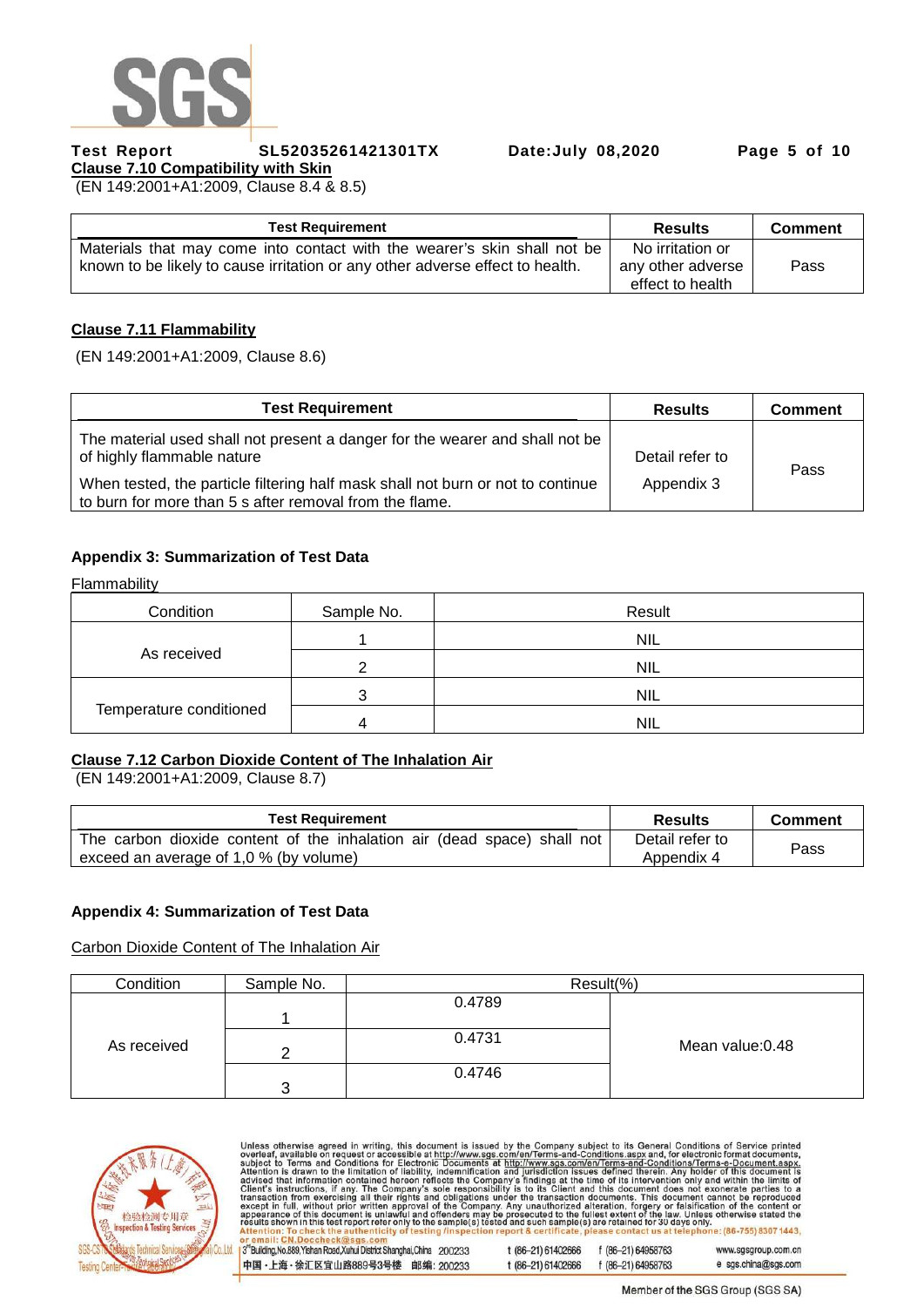

#### **Test Report SL52035261421301TX Date:July 08,2020 Page 6 of 10**

**Clause 7.13 Head Harness**  (EN 149:2001+A1:2009, Clause 8.4 & 8.5)

| <b>Test Requirement</b>                                                                                                                                                                                                                   | <b>Results</b> | <b>Comment</b> |
|-------------------------------------------------------------------------------------------------------------------------------------------------------------------------------------------------------------------------------------------|----------------|----------------|
| The head harness shall be designed so that the particle filtering half mask<br>can be donned and removed easily.                                                                                                                          | Comply         |                |
| The head harness shall be adjustable or self-adjusting and shall be<br>sufficiently robust to hold the particle filtering half mask firmly in position and<br>be capable of maintaining total inward leakage requirements for the device. | Comply         | Pass           |

#### **Clause 7.14 Field of Vision**

(EN 149:2001+A1:2009, Clause 8.4)

| <b>Test Requirement</b>                                                               | <b>Results</b> | <b>Comment</b> |
|---------------------------------------------------------------------------------------|----------------|----------------|
| The field of vision is acceptable if determined so in practical performance<br>tests. | Comply         | Pass           |

#### **Clause 7.15 Exhalation Valve(s)**

(EN 149:2001+A1:2009, Clause 8.2 & 8.9.1 & 8.3.4 & 8.8)

| <b>Test Requirement</b>                                                                                                                                                                                                                                        | <b>Results</b>                                  | <b>Comment</b> |
|----------------------------------------------------------------------------------------------------------------------------------------------------------------------------------------------------------------------------------------------------------------|-------------------------------------------------|----------------|
| (a) A particle filtering half mask may have one or more exhalation valve(s),<br>which shall function correctly in all orientations.                                                                                                                            | Not applicable<br>due to No<br>exhalation valve |                |
| (b) If an exhalation valve is provided it shall be protected against or be<br>resistant to dirt and mechanical damage and may be shrouded or may<br>include any other device that may be necessary for the particle filtering half<br>mask to comply with 7.9. | Not applicable<br>due to No<br>exhalation valve | N.A.           |
| (c) Exhalation valve(s), if fitted, shall continue to operate correctly after a<br>continuous exhalation flow of 300 l/min over a period of 30 s.                                                                                                              | Not applicable<br>due to No<br>exhalation valve |                |
| (d) When the exhalation valve housing is attached to the faceblank, it shall<br>withstand axially a tensile force of 10N applied for 10 s.                                                                                                                     | Not applicable<br>due to No<br>exhalation valve |                |



Unless otherwise agreed in writing, this document is issued by the Company subject to its General Conditions of Service printed<br>overleaf, available on request or accessible at http://www.sgs.com/en/Terms-and-Conditions.asp

3<sup>rd</sup>Building, No.889, Yishan Road, Xuhui District Shanghai, China 200233 中国·上海·徐汇区宜山路889号3号楼 邮编: 200233 t (86-21) 61402666 f (86-21) 64958763 t (86-21) 61402666 f (86-21) 64958763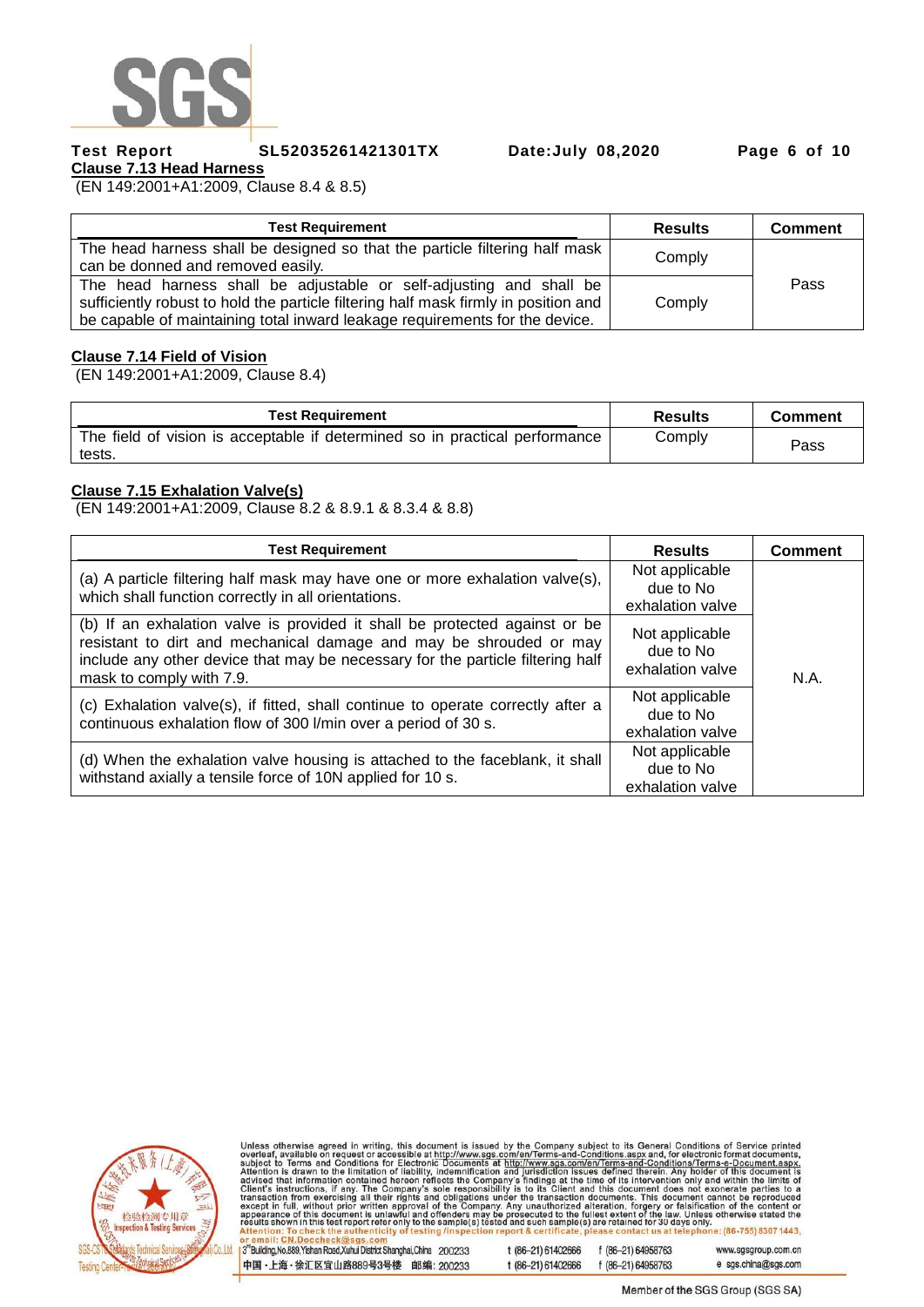

**Test Report SL52035261421301TX Date:July 08,2020 Page 7 of 10** 

# **Clause 7.16 Breathing Resistance**

(EN 149:2001+A1:2009, Clause 8.9)

|                                                                                                                          |            | <b>Test Requirement</b>             |            |            | <b>Results</b>                | <b>Comment</b>          |
|--------------------------------------------------------------------------------------------------------------------------|------------|-------------------------------------|------------|------------|-------------------------------|-------------------------|
| The penetration of the filter of the particle filtering half mask shall meet the<br>requirements of the following table. |            |                                     |            |            |                               |                         |
| Classification                                                                                                           |            | Maximum permitted resistance (mbar) |            | Meet FFP1, |                               |                         |
|                                                                                                                          |            | Inhalation                          | Exhalation |            | Detail refer to<br>Appendix 5 | Meet FFP2,<br>Meet FFP3 |
|                                                                                                                          | $30$ I/min | 95 l/min                            | 160 l/min  |            |                               |                         |
| FFP <sub>1</sub>                                                                                                         | 0.6        | 2.1                                 | 3.0        |            |                               |                         |
| FFP <sub>2</sub>                                                                                                         | 0.7        | 2.4                                 | 3.0        |            |                               |                         |
| FFP3                                                                                                                     | 1.0        | 3.0                                 | 3.0        |            |                               |                         |

### **Appendix 5: Summarization of Test Data**

Breathing resistance (mbar)

|             |                        | Flow rate(I/min) |     |     |     |     |     | っ   |     |     |     | 3   |     |                  |     |     |     |
|-------------|------------------------|------------------|-----|-----|-----|-----|-----|-----|-----|-----|-----|-----|-----|------------------|-----|-----|-----|
|             |                        |                  |     | B   | С   | D   | E   | A   | B   | С   |     | Е   | A   | в                | С   | D   | E   |
| As received | 30<br>Inhalation       |                  | 0.5 | 0.5 | 0.4 | 0.5 | 0.5 | 0.4 | 0.5 | 0.5 | 0.4 | 0.5 | 0.4 | 0.5              | 0.5 | 0.4 | 0.5 |
|             |                        | 95               | 1.5 | 1.6 | 1.5 | 1.6 | 1.6 | 1.5 | 1.5 | 1.6 | 1.6 | 1.5 | 1.6 | 1.6              | 1.5 | 1.6 | 1.5 |
|             | Exhalation             | 160              | 2.1 | 2.2 | 2.3 | 2.1 | 2.2 | 2.3 | 2.3 | 2.2 | 2.1 | 2.3 | 2.2 | 2.1              | 2.2 | 2.3 | 2.1 |
|             |                        |                  |     |     | 4   |     |     |     |     | 5   |     |     |     | 6                |     |     |     |
| Simulated   | Flow rate(I/min)       |                  | A   | B   | C   | D   | Е   | А   | B   | C   | D   | E   | A   | Е<br>C<br>B<br>D |     |     |     |
| wearing     | 30<br>Inhalation<br>95 |                  | 0.5 | 0.4 | 0.5 | 0.5 | 0.5 | 0.5 | 0.5 | 0.4 | 0.5 | 0.5 | 0.4 | 0.5              | 0.5 | 0.4 | 0.5 |
| treatment   |                        |                  | 1.6 | 1.5 | 1.7 | 1.6 | 1.5 | 1.7 | 1.7 | 1.6 | 1.7 | 1.6 | 1.5 | 1.7              | 1.6 | 1.7 | 1.7 |
|             | Exhalation             | 160              | 2.2 | 2.1 | 2.2 | 2.3 | 2.3 | 2.3 | 2.2 | 2.1 | 2.1 | 2.3 | 2.2 | 2.1              | 2.3 | 2.2 | 2.1 |
|             |                        |                  |     |     |     |     |     | 8   |     |     | 9   |     |     |                  |     |     |     |
|             | Flow rate(I/min)       |                  | А   | B   | C   | D   | Е   | Α   | B   | C   | D   | E   | A   | B                | C   | D   | E   |
| Temperature | Inhalation             | 30               | 0.5 | 0.4 | 0.4 | 0.4 | 0.5 | 0.5 | 0.5 | 0.4 | 0.3 | 0.5 | 0.3 | 0.3              | 0.5 | 0.4 | 0.3 |
| conditioned |                        | 95               | 1.4 | 1.5 | 1.5 | 1.4 | 1.5 | 1.5 | 1.4 | 1.4 | 1.5 | 1.5 | 1.4 | 1.5              | 1.5 | 1.4 | 1.5 |
|             | Exhalation             | 160              | 2.0 | 2.2 | 2.1 | 2.0 | 2.1 | 2.2 | 2.1 | 2.2 | 2.0 | 2.2 | 2.2 | 2.1              | 2.2 | 2.1 | 2.0 |

A: facing directly ahead; B: facing vertically upwards; C: facing vertically downwards; D: lying on the left side; E: lying on the right side



Unless otherwise agreed in writing, this document is issued by the Company subject to its General Conditions of Service printed<br>overleaf, available on request or accessible at http://www.sgs.com/en/Terms-and-Conditions.asp

3<sup>rd</sup>Building, No.889, Yishan Road, Xuhui District Shanghai, China 200233 中国·上海·徐汇区宜山路889号3号楼 邮编: 200233 t (86-21) 61402666 f (86-21) 64958763

f (86-21) 64958763

t (86-21) 61402666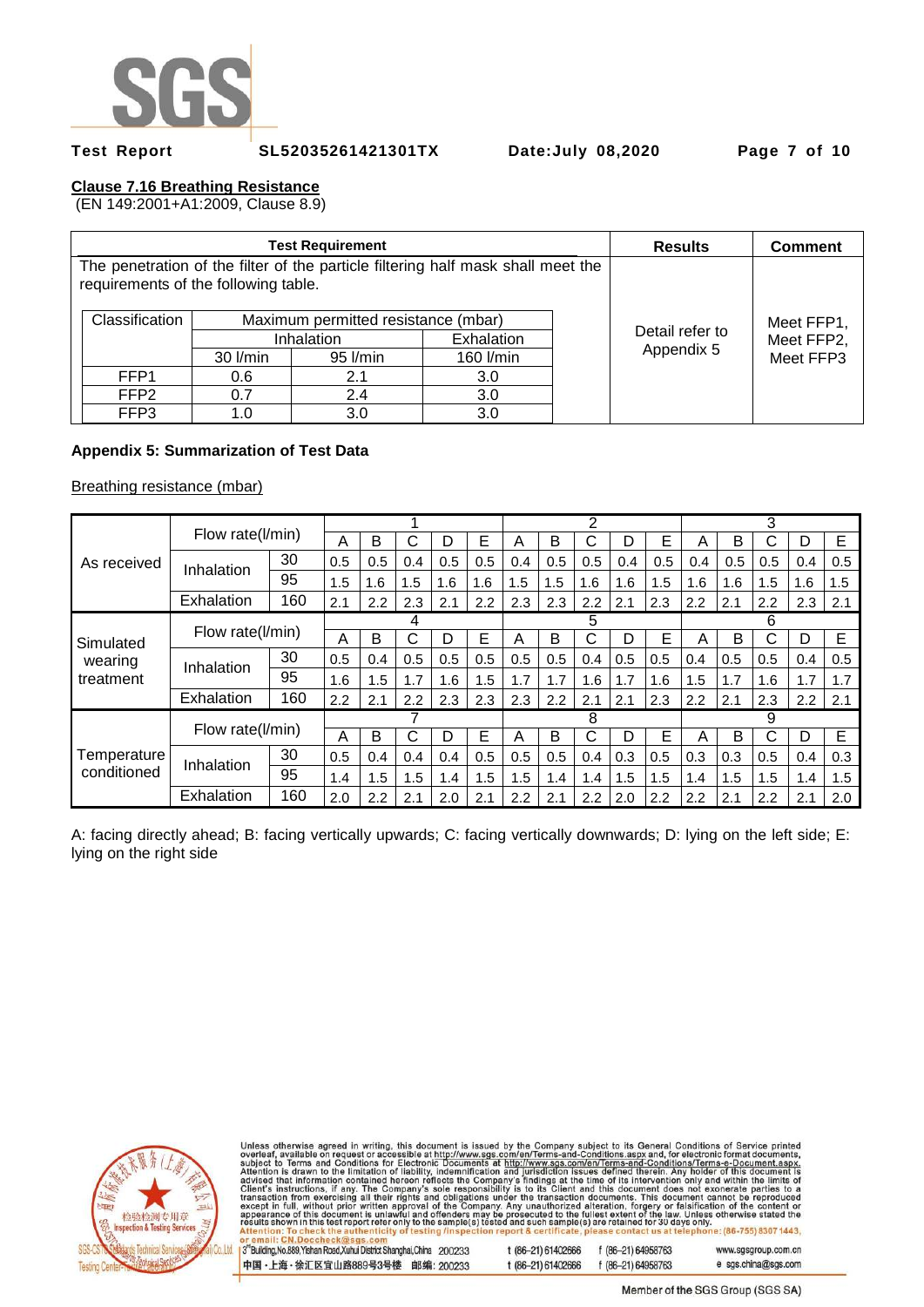

**Test Report SL52035261421301TX Date:July 08,2020 Page 8 of 10** 

# **Clause 7.17 Clogging**

(EN 149:2001+A1:2009, Clause 8.9 & 8.10)

| <b>Test Requirement</b>                                                                                                                                                                                                                                                                                                                                                                                                                                                                                                                              |                                                                                                                                                                                                                                                                                                                                                                                                       |  | <b>Results</b>                           | <b>Comment</b> |  |
|------------------------------------------------------------------------------------------------------------------------------------------------------------------------------------------------------------------------------------------------------------------------------------------------------------------------------------------------------------------------------------------------------------------------------------------------------------------------------------------------------------------------------------------------------|-------------------------------------------------------------------------------------------------------------------------------------------------------------------------------------------------------------------------------------------------------------------------------------------------------------------------------------------------------------------------------------------------------|--|------------------------------------------|----------------|--|
| Clause 7.17.2 Breathing resistance<br>Valved particle filtering half masks:<br>After clogging the inhalation resistances shall not exceed:<br>FFP1: 4 mbar, FFP2: 5 mbar, FFP3: 7 mbar at 95L/min continuous flow<br>The exhalation resistance shall not exceed 3 mbar at 160 L/min continuous<br>Optional for single<br>flow.<br>shift device only<br>Valveless particle filtering half masks:<br>After clogging the inhalation and exhalation resistances shall not exceed:<br>FFP1: 3 mbar, FFP2: 4 mbar, FFP3: 5 mbar at 95L/min continuous flow |                                                                                                                                                                                                                                                                                                                                                                                                       |  |                                          |                |  |
|                                                                                                                                                                                                                                                                                                                                                                                                                                                                                                                                                      | Clause 7.17.3 Penetration of filter material<br>All types (valved and valveless) of particle filtering half masks claimed to<br>meet the clogging requirement shall also meet the requirements.<br>Classificatio<br>Maximum penetration of test aerosol<br>Sodium chloride test 95 l/min   Paraffin oil test 95 l/min<br>n<br>$\%$<br>%<br>max.<br>max.<br>FFP1<br>20<br>20<br>FFP2<br>6<br>6<br>FFP3 |  | Optional for single<br>shift device only | N.A.           |  |

# **Clause 7.18 Demountable Parts**

(EN 149:2001+A1:2009, Clause 8.2)

| <b>Test Requirement</b>                                                                             | Results                 | <b>Comment</b> |
|-----------------------------------------------------------------------------------------------------|-------------------------|----------------|
| All demountable parts (if fitted) shall be readily connected and secured,<br>where possible by hand | No demountable<br>parts | N.A.           |

| Test                                         | <b>Uncertainty</b> |
|----------------------------------------------|--------------------|
| Total inward leakage                         | 3.4%               |
| Penetration of filter material               | 4.8%               |
| Carbon dioxide content of the inhalation air | 3.9%               |
| Breathing resistance (30L/min)               | 5.9%               |
| Breathing resistance (95L/min)               | 4.9%               |
| Breathing resistance (160L/min)              | 4.3%               |



Unless otherwise agreed in writing, this document is issued by the Company subject to its General Conditions of Service printed<br>overleaf, available on request or accessible at http://www.sgs.com/en/Terms-and-Conditions.asp t (86-21) 61402666 f (86-21) 64958763

t (86-21) 61402666

3rd Building, No.889, Yishan Road, Xuhui District Shanghai, China 200233 中国·上海·徐汇区宜山路889号3号楼 邮编: 200233

www.sgsgroup.com.cn e sgs.china@sgs.com f (86-21) 64958763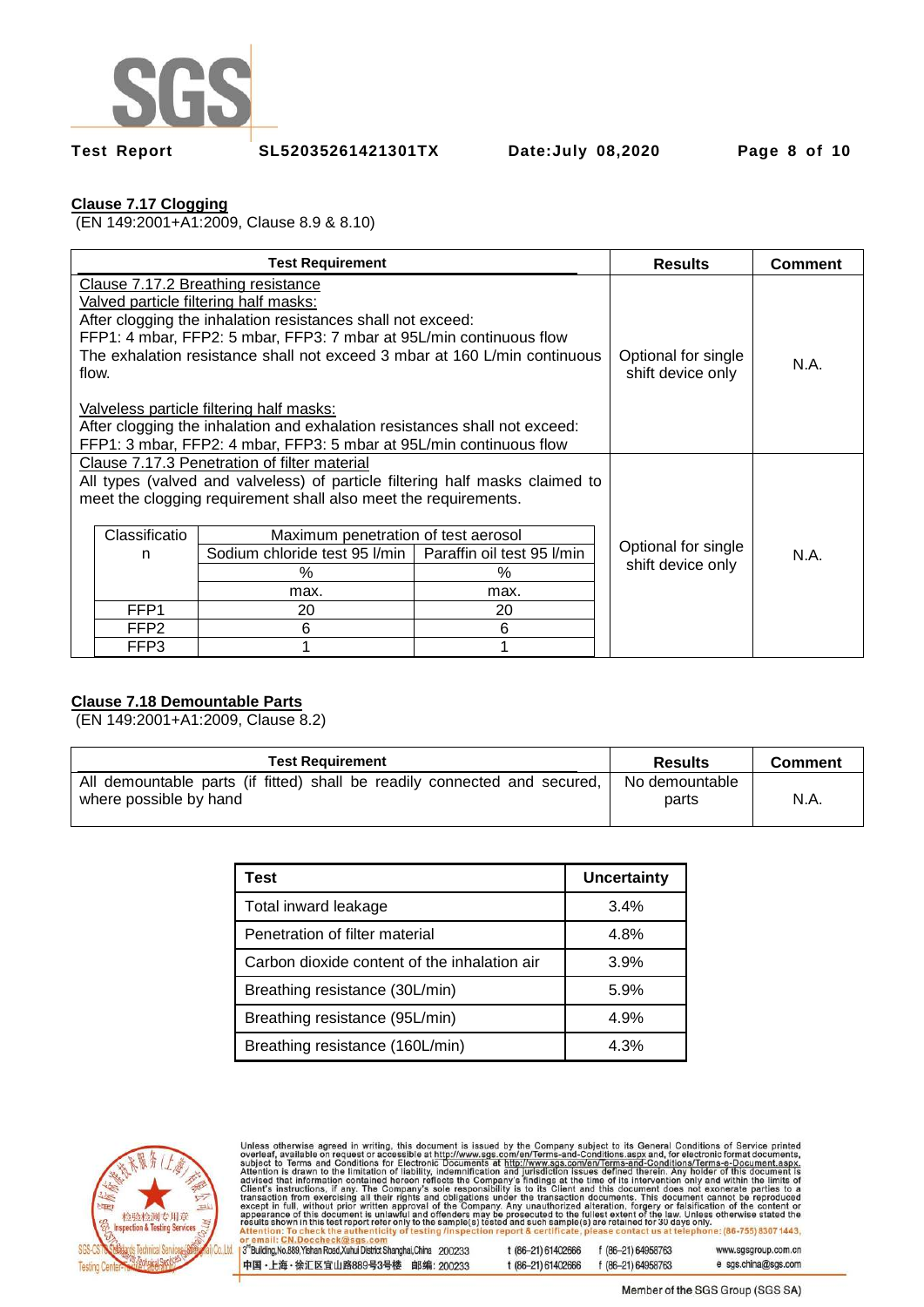

**Test Report SL52035261421301TX Date:July 08,2020 Page 9 of 10** 

**Sample Photo**





Unless otherwise agreed in writing, this document is issued by the Company subject to its General Conditions of Service printed<br>overleaf, available on request or accessible at http://www.sgs.com/en/Terms-and-Conditions.asp

3<sup>rd</sup>Building, No.889, Yishan Road, Xuhui District Shanghai, China 200233 中国·上海·徐汇区宜山路889号3号楼 邮编: 200233 t (86-21) 61402666 f (86-21) 64958763 t (86-21) 61402666 f (86-21) 64958763